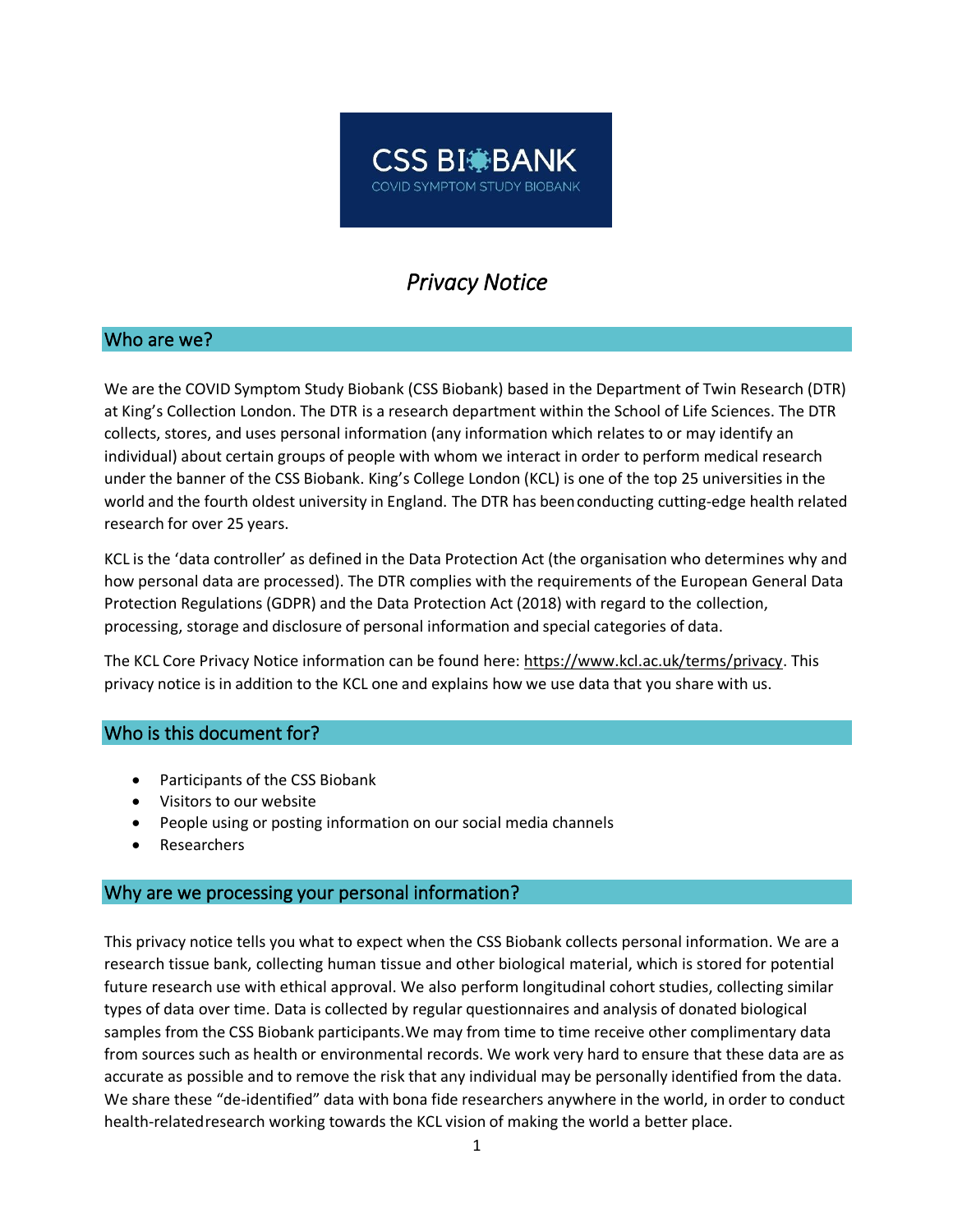# What information does the Privacy Notice apply to?

- Information provided when visiting our website
- Information posted on social media
- Participants who:
- Register to join the CSS Biobank with names and contact information
- Phone, email or text us
- Provide questionnaire responses
- Book & attend clinic visit appointments
- Update their contact details
- Provide consent forms or other written information
- Allow us to collect test information at visit in clinic or home
- Provide bio-samples
- Allow us to collect data from routine official records (e.g. NHS and other health records;school, college and university education records; economic records; environmental, census and other similar data)
- Researchers completing an online proposal form
- Researchers completing a data transfer agreement or material transfer agreement

It also applies to the way we handle, process and store your information and communicate with you.

Where applicable, further information on your privacy, confidentiality and anonymity is provided whenwe ask you to take part in clinical visits or to complete questionnaires.

# **Responsibilities**

All DTR personnel who work with the data have some responsibility for ensuring data is collected, stored and handled appropriately.

Each DTR staff member handling personal data must ensure that it is handled and processed in line with the KCL and DTR Data Protection Policy and Data Protection principles.

- The only people able to access data covered by this policy should be those who need it for their work
- Data should not be shared informally.
- KCL provides training to all employees to help them understand their responsibilities when handling data
- Employees should keep data secure by taking sensible precautions and following guidelines
- Strong passwords must be used, and they should never be shared
- Personal identifiable data should not be disclosed to unauthorised people, either within the Department, the University or externally
- Data should be regularly reviewed and updated if it is found to be out of date or if it is no longer required. it should be deleted and disposed of securely.
- Employees should request help from their manager if they are unsure about any aspect of data protection.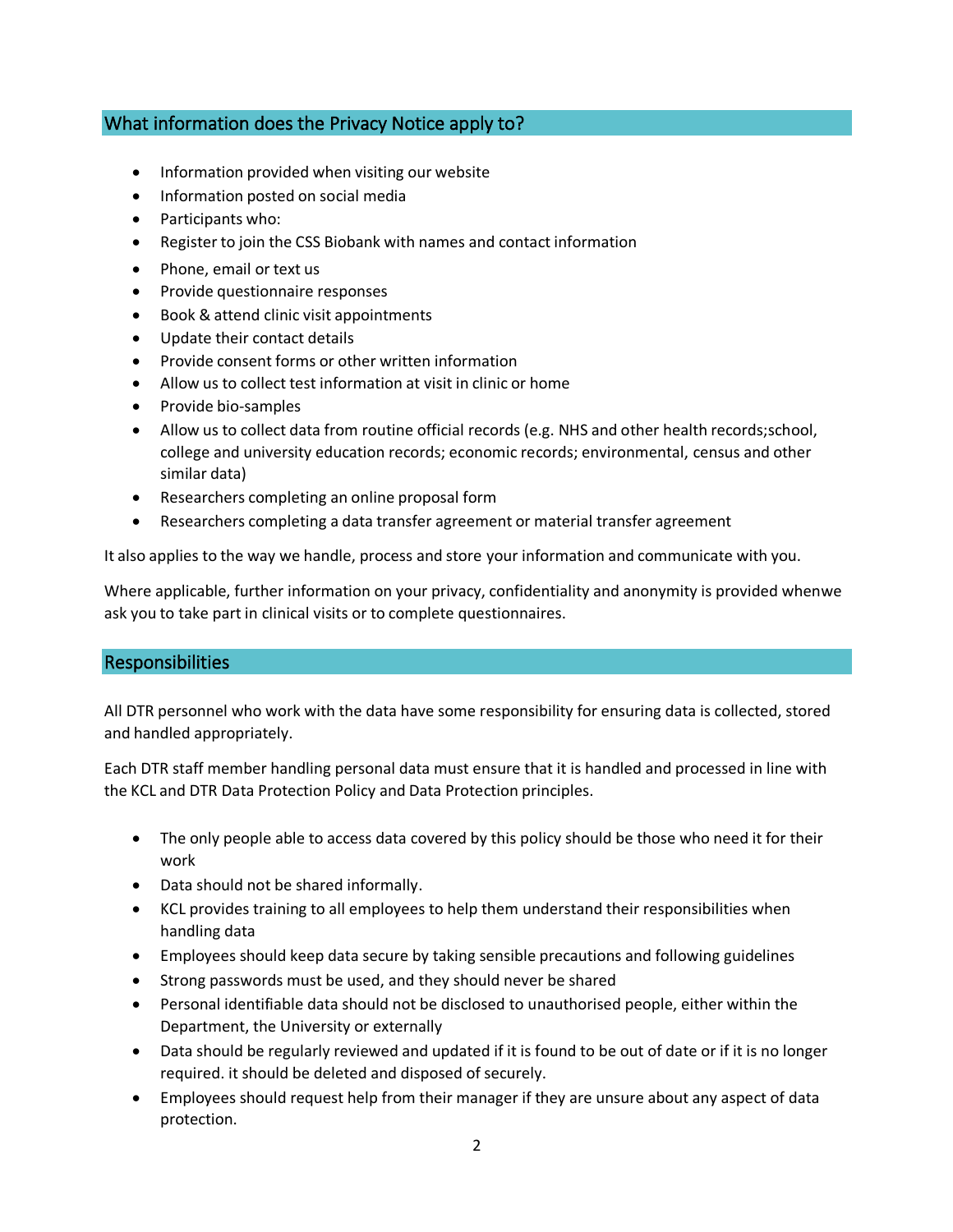# What is the legal basis for collecting and processing the information?

#### **Our legal basis**

The aim of the CSS Biobank is to understand the impact and effects of COVID-19 and how these may be linked with health conditions and other genetic and environmental factors.

Our legal basis for using your information, under GDPR and the Data Protection Act 2018, is:

- 1. performance of a task carried out in the public interest (Article 6(1)(e) in the GDPR); and, wherespecial categories of data are involved:
- 2. scientific or historical research purposes orstatistical purposes (Article 9(2)(j) in accordance withArticle 89(1)).

In order to conduct our research effectively, we will collect and store "personal information" and "special categories of data". The GDPR defines the latter as information about an individual's race;ethnic origin; politics; religion; trade union membership; genetics; biometrics (where used for identification purposes); health; sex life; or sexual orientation.

This legal basis within GDPR and the Data Protection Act 2018 is separate to, and in addition to, our seeking consent to take part in the research process, which we use to help ensure our research is ethical and complies with other applicable laws.

We will never disclose your "personal information" to third parties unless we are under a duty to disclose orshare these data to comply with any legal obligation, or in order to enforce or apply ourterms of use and other agreements.

For more information and definitions, see: [https://ico.org.uk/for-organisations/guide-to-data](https://ico.org.uk/for-organisations/guide-to-data-protection/guide-to-the-general-data-protection-regulation-gdpr/lawful-basis-for-processing/special-category-data/)[protection/guide-to-the-general-data-protection-regulation-gdpr/lawful-basis-for-processing/special](https://ico.org.uk/for-organisations/guide-to-data-protection/guide-to-the-general-data-protection-regulation-gdpr/lawful-basis-for-processing/special-category-data/)[category-data/](https://ico.org.uk/for-organisations/guide-to-data-protection/guide-to-the-general-data-protection-regulation-gdpr/lawful-basis-for-processing/special-category-data/)

# Privacy Notice for participants of the CSS Biobank

#### **Our commitment to you**

Taking part in the CSS Biobank is voluntary and you are free to withdraw at any time without providing a reason. You may be offered the choice to take part in research projects. We will never share your **personal**  information with researchers and data that we share for research purposes is identified only by an ID number. This process is referred to as "pseudonymisation".

We do not perform research with the primary aim of commercial gain - our research aims to benefit society. Requests for data and proposals for collaboration go through our The CSS Research Platform and Biobank Management Group (comprising senior managementstaff with relevant knowledge across a broad range of areas) and arechecked to have a valid scientific aim and to meet ethical standards.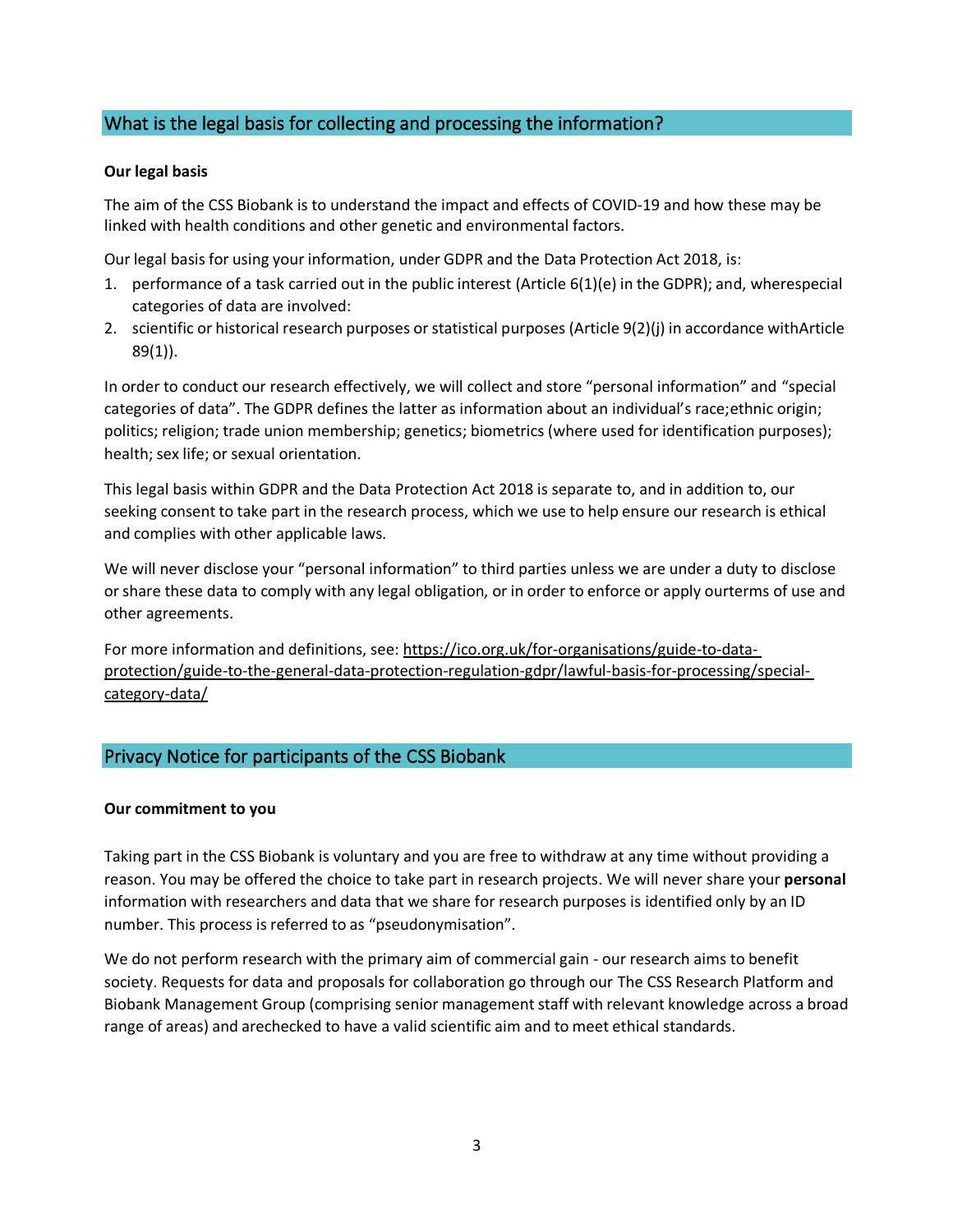#### **Communicating with us**

When you phone, email or text us we will verify your identity and ensure that you are a study participant before proceeding. We record all communications (description, date/time and method) in our database. Being a twin cohort, we regularly communicate with multiple members of the same familyat the same time. With that in mind, we are extra vigilant not to divulge an individual's personal details, information and communications with other family members.

#### **Completing online or postal questionnaires**

Paper questionnaires are identified by an ID Number only and will not contain easily identifiable information. Online questionnaires are administered using a secure encrypted interface and will either be anonymous or use an encrypted web link. We currently use the following secure web-based applications for building, distributing and managing online surveys and databases:

- REDCap (Research Electronic Data Capture)
- Qualtrics XM

When you login to an online questionnaire, our website will collect standard internet login information and details of visitor behaviour patterns to help us understand howpeople are accessing different parts of the questionnaire. We will also use this information to decide if you have completed your questionnaire and may then contact you to remind you to complete yourquestionnaire if you have not already done so.

On the rare occasion when it is required by a particular research project, we may collect personally identifiable information. In these cases, we will make it clear why we are collecting this and explain what we intend to do with it and how it will be safeguarded.

#### **How we will use your personal details**

Your personal details such as contact information etc. are treated as highly confidential and only a veryfew key personnel may have access to them. Your personal details will not be shared with researchers.They may be shared with certain select third parties providing service work for us. At the time of this document update the DTR has non-disclosure agreements with the following companies (this list is not exhaustive and can change at any time):

- Abacus Data & Mailing (for printing and collating large mailings)
- Data 8 (for conducting searches of public databases for updated data)

We only share your personal details with these third parties under strict conditions set out in a legally binding data processing agreement. This offers assurances about the use, access and security of any personal data disclosed and does not allow any onward disclosure or sale of personal data by the third party. We use Royal Mail for posting questionnaires, invitations to take part and other correspondence.

Some research projects need information based on locations - such as where you live/work. We never share specific postcodes with any researchers. Rather we use the first 4 alphanumeric characters of the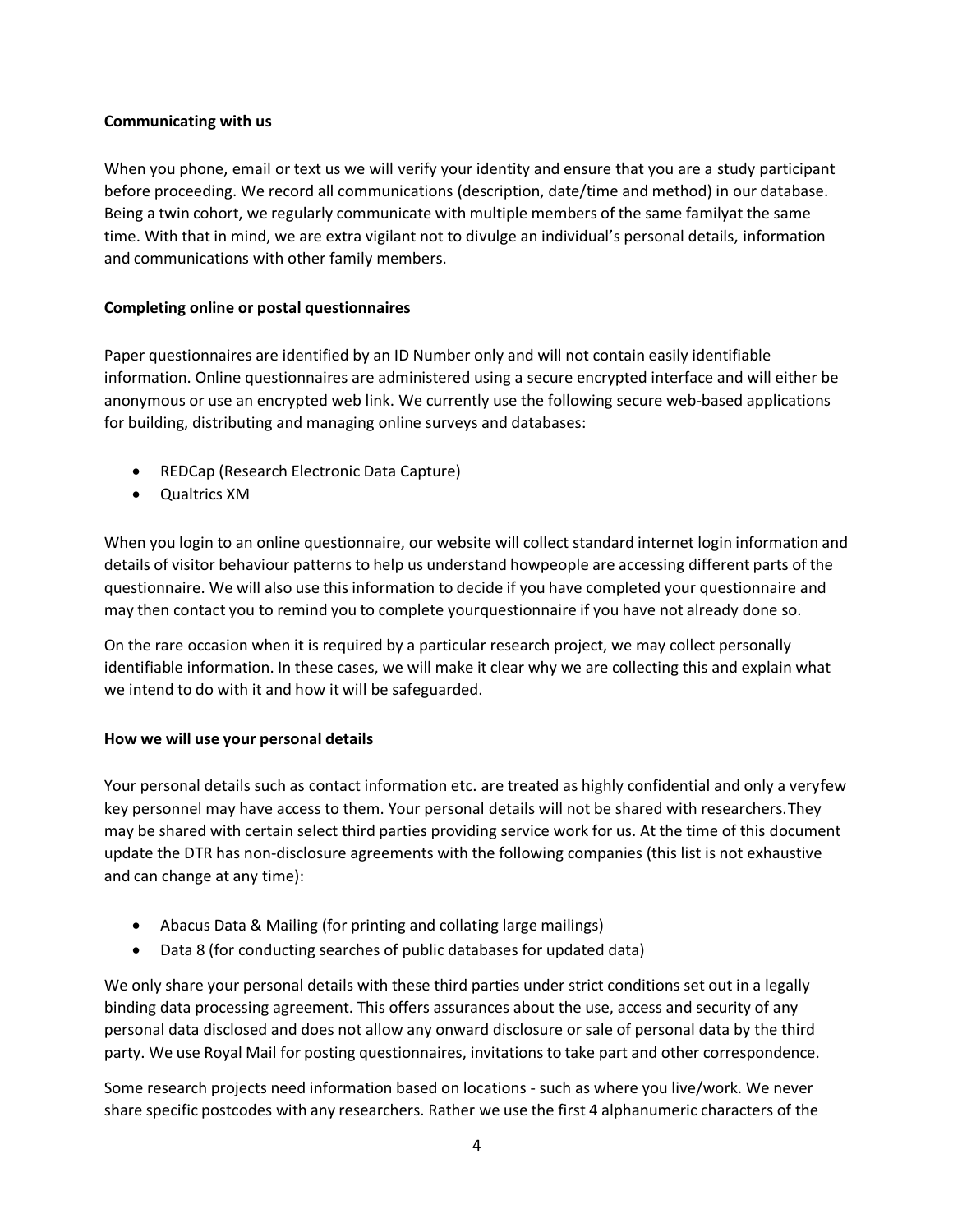postcode to allow aggregation of information near where you live/work - such as levels of air pollution near your home, or crime rates in your neighbourhood.

We also share limited personal data (such as your first name and email address) with the email services provider MailChimp in order to send out our email communications, newsletters and manage our mailing lists. You can read their privacy policy here: https://mailchimp.com/legal/privacy/.

#### **How we will use your research data**

We only collect your data with permission, for example by asking you to take part in a study, attend a clinic visit or complete a questionnaire. Once we have collected it, it will be stored securely and confidentially. We de-identify research data so that individuals cannot be identified from it. We will thenprovide this information to researchers on request that have been approved by the CSS Research Platform and Biobank Management Group. This process is outlined here: <https://cssbiobank.com/information-for-researchers>

A list of approved research projects is available on request.

#### **Collecting data from routine official records**

Where we have permission, the DTR may identify and take a copy of parts of official records such as those held by the NHS, the education system and other government information centres. We call this way of collecting information, 'data linkage'. Before we start linking to records, we will write to you explaining how this works and give you the opportunity to opt out. We accept your right to decide thatyou don't want the DTR to access your records, and if you feel this way it is important that you tell us. Data linkage is a one-way flow of information only. We do not provide the organisations who keep your records with any information that you have provided to the DTR via questionnaires and/or clinic visits. Therefore, collection of information by the DTR will not affect the services you receive from government departments in any way. To make sure we identify your records accurately we will use your personal

details (e.g. name, address, date of birth, NHS ID) to make an accurate link to the equivalent informationin the official records but again, these personal identifiers are not made available to researchers.

You can request from us and review the relevant documents that give more details on why we need these data, how we collect them and highlight the benefits of data linkage to the scientific community.

#### **Who we share data with?**

Researchers working at universities, government departments, charities and other research organisations across the world may apply to access research data. Each application isassessed by the CSS Research Platform and Biobank Management Group who decide whether the researcher is legitimate, if the data requested is needed to conduct the research, and if the research project can be conducted in line with the commitments we have made to you.

We only share data in a way that guarantees the confidentiality of your identity.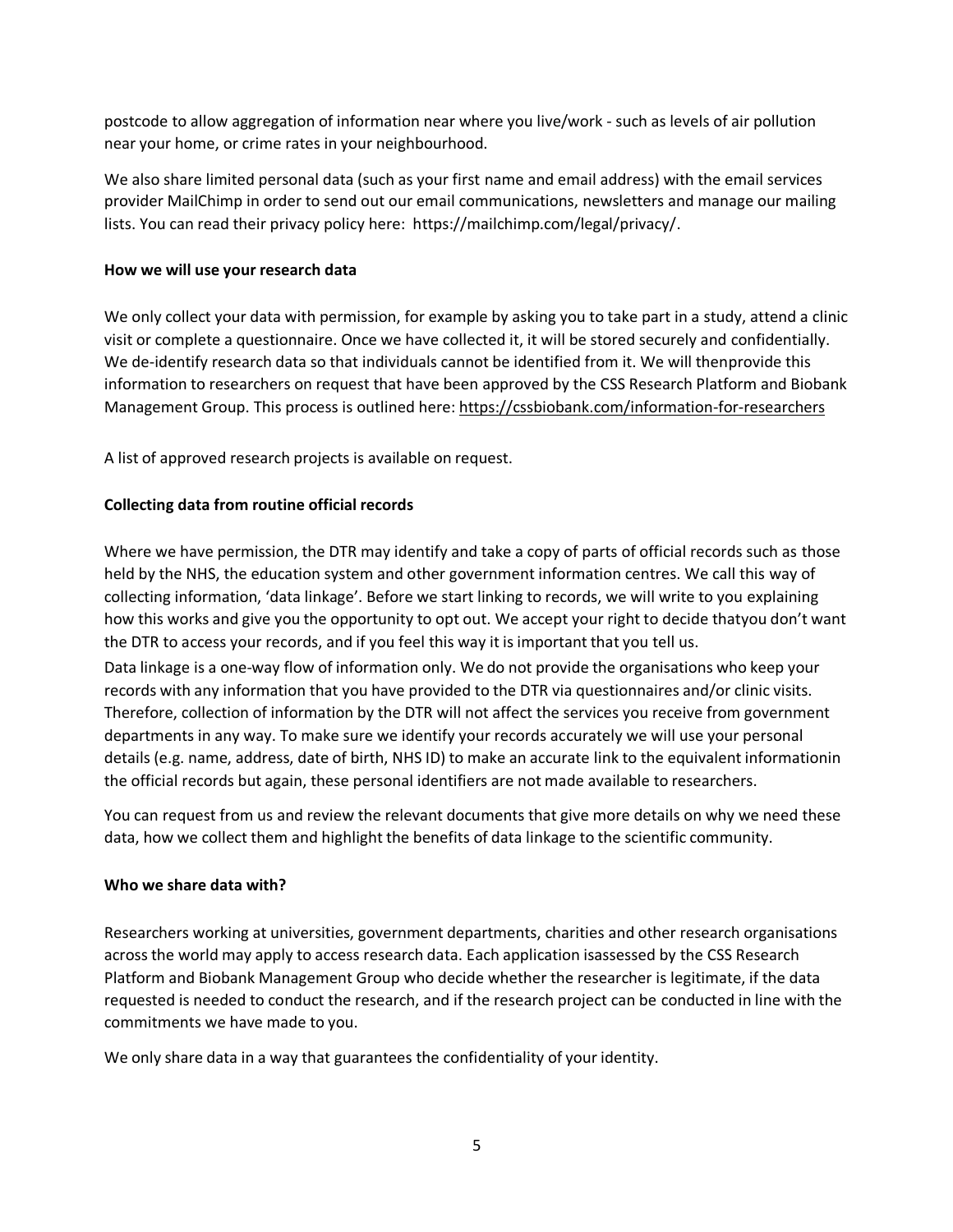#### Privacy Notice for visitors to our website

We will collect standard internet log information and details of visitor behaviour patterns. These are collected to help us monitor the usage in order to see what is popular and what is not, to help improvethe website. We do not make any attempt to find out the identities of those visiting our website. If we decide to collect or associate personal information at any point in the website, we will be open and transparent and inform visitors about it. Please see the separate document on our cookies policy.

#### Privacy Notice for people using or posting information on our social media channels

The DTR has a social media presence in order to keep the members of our cohort informed and topublicise the work we do. At the latest review of this document we maintain presence on Twitter, Instagram, Facebook and YouTube. Any information posted voluntarily on these channels is covered bythe terms and conditions of the respective site and is in the public domain. Please be aware that you have a responsibility to ensure that information you post on our social media sites is within the boundsof the law.

The DTR will not use data gleaned from social media for research purposes without asking your permission. We will not attempt to use social media to collect your personal details. Social media is toonly be used as a communication tool between us and you.

#### Privacy Notice for Researchers

We hold your name, institution name and contact details plus any application forms for any data and biosamples that you have ever sent to us on an internally accessible secure database. We use this data for historical cross-checking purposes and to inform our funders of our data-sharing activity. We will usethis information, so we can communicate with you about your proposal. We may also collect your personal details on several supporting documents related to your proposal. These may include data access agreements, data transfer agreements, material transfer agreements, confidentiality agreementsor data user responsibilities agreements. We may also collect your personal details when you submit a manuscript for review.

We will also use the contact information to perform annual audits and to inform you of your obligations regarding our data and to receive data back from you where appropriate. Your name and institution name may be used in reports to our funders regarding activity based around the data we share with you.

The accuracy of your information is important to us. Please let us know if any of your details change oryou move institutions.

We will not use your information for any other purpose, and we will never sell your personal informationto other organisations.

#### What are your rights?

By law, you have certain rights over your personal information: